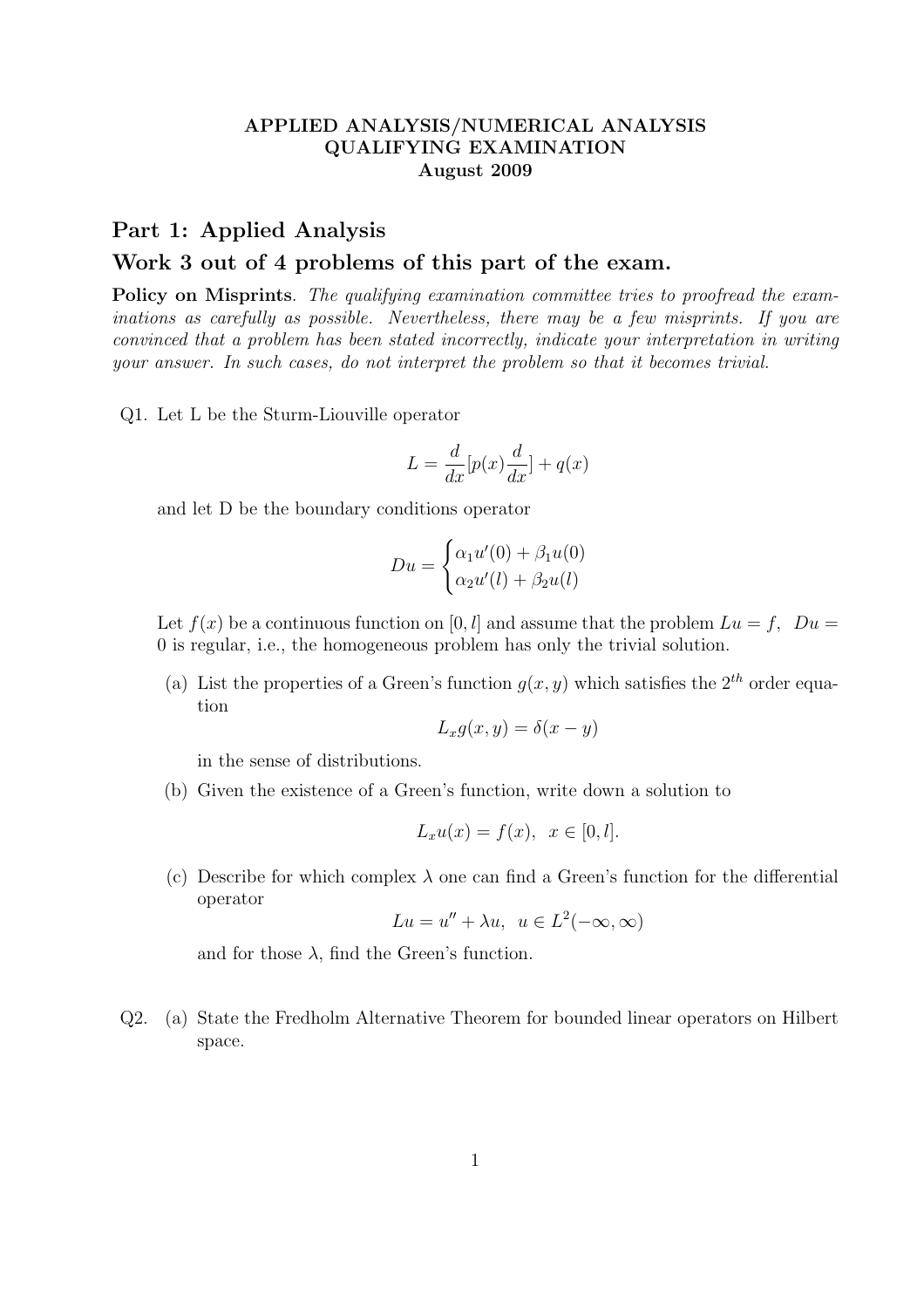(b) Consider the integral equation

$$
(Lu)(t) = u(t) + \lambda \int_0^1 su(s)ds = f(t).
$$

where  $u, f \in L^2[0,1]$ .

Explain why L has closed range for all  $\lambda$ , find the values of  $\lambda$  for which L is invertible and write an expression for  $L^{-1}$ . (Hint: given f, "guess" the solution u.)

- (c) For those  $\lambda$  where L is not invertible, describe under what conditions one can solve  $Lu = f$  and how one might do this.
- Q3. (a) State the Contraction Mapping Theorem.
	- (b) Prove that the Fredholm integral equation  $x = Fx$  has a solution where

$$
(Fx)(t) = \int_0^1 K(s, t, x(s))ds + w(t), \ t \in [0, 1]
$$

and where

- i. x and w are in  $C[0,1]$ ,  $||x|| = max_t |x(t)|$ .
- ii.  $K(s,t,r)$  is continuous on  $0 \leq s,t \leq 1, -\infty < r < \infty$
- iii.  $|K(s,t,\xi) K(s,t,\eta)| \leq \theta |\xi \eta|, \ 0 < \theta < 1.$
- (c) Is the solution to (b) unique? Prove or disprove.
- (d) Describe an iteration procedure to numerically solve the equation in (b).
- Q4. Let  $S^h(3,1)$  denote the finite element space of cubic splines on [0, 1]. The space  $S^h(3,1)$ is spanned by two sets of cubic polynomials

$$
\phi_j(x) = \phi(\frac{x - x_j}{h}), \quad \psi_j(x) = h\psi(\frac{x - x_j}{h}),
$$

for  $j = 0, 1, 2, \cdots, N$  where  $h = \frac{1}{N}$  $\frac{1}{N}$ ,  $x_j = \frac{j}{N}$  $\frac{\jmath}{N}$  and

$$
\phi(x) = (|x| - 1)^2 (2|x| + 1), \quad \psi(x) = x(|x| - 1)^2.
$$

- (a) Define linear projection on the space  $C[0, 1]$ .
- (b) Let  $\phi_k(x)$ ,  $k = 0, \dots, N$  be the piecewise linear finite element basis functions satisfying  $\phi_k(j/N) = \delta_{j,k}$ . Show that

$$
Pf = \sum_{j=0}^{N} f(j/N)\phi_j(x)
$$

is a projection on the space of continuous functions  $C[0, 1]$ .

(c) Define a projection on  $C^1[0,1]$ , the space of continuously differentiable functions, using cubic splines.